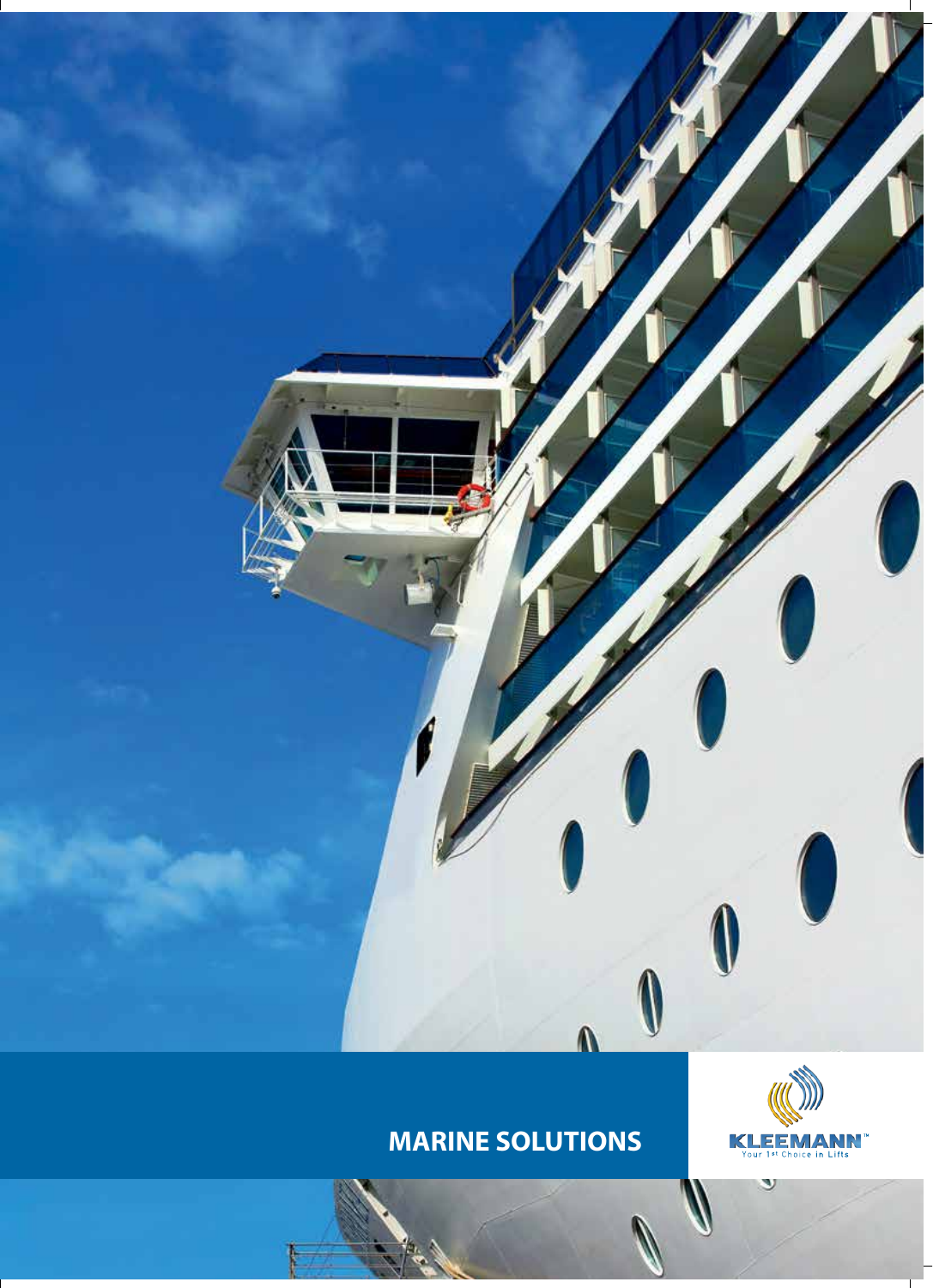

# **Cargo Ships**

**Cruise Ships**

**Luxury Yachts**

**OFFSHORE**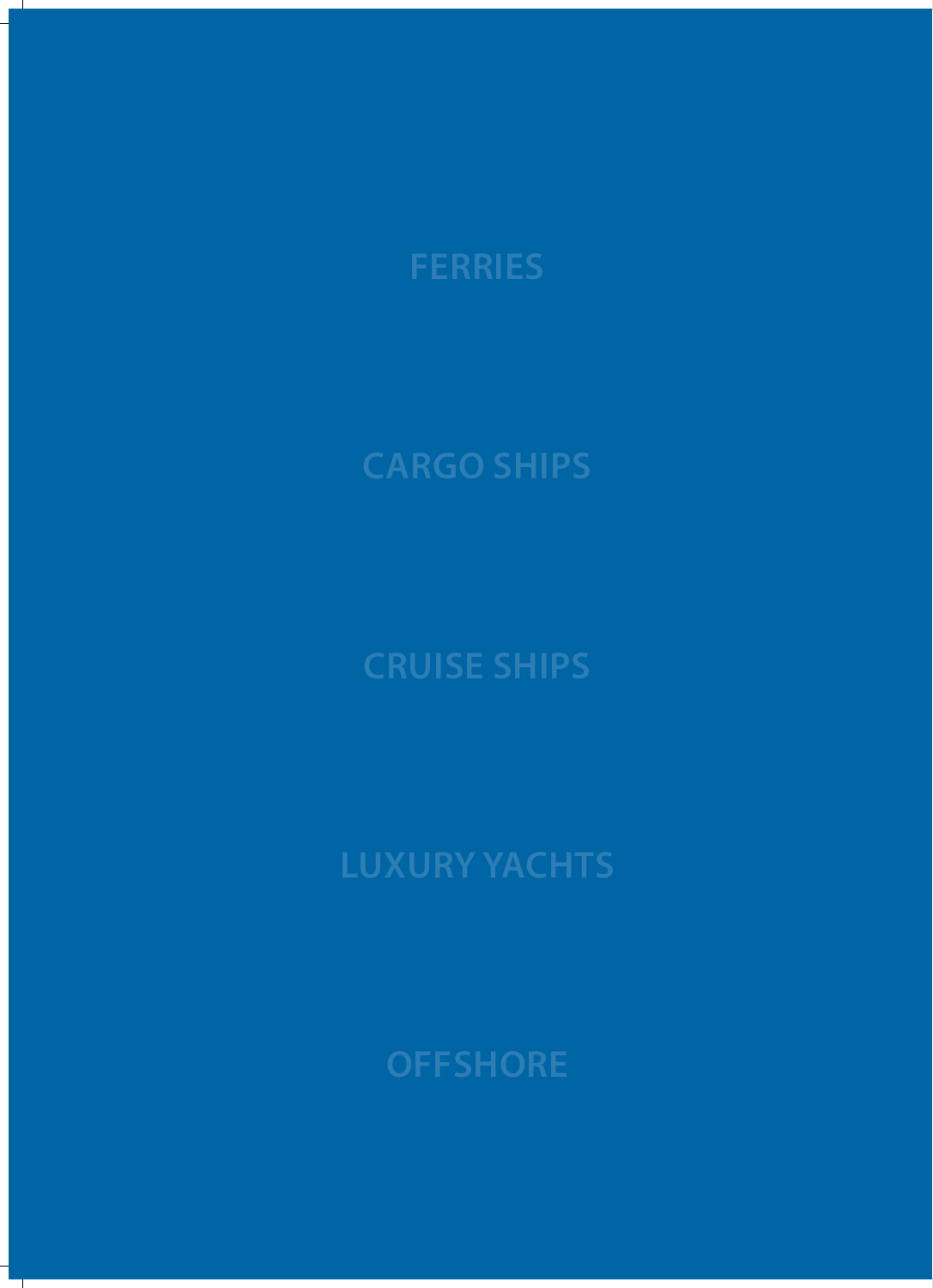



KLEEMANN is one of the major lift manufacturers in the European and global market. Carrying a long experience in the lift industry, KLEEMANN is proud of its strong global brand name, strongly linked with the high quality standards and the flexible specialised solutions for which the company is renowned.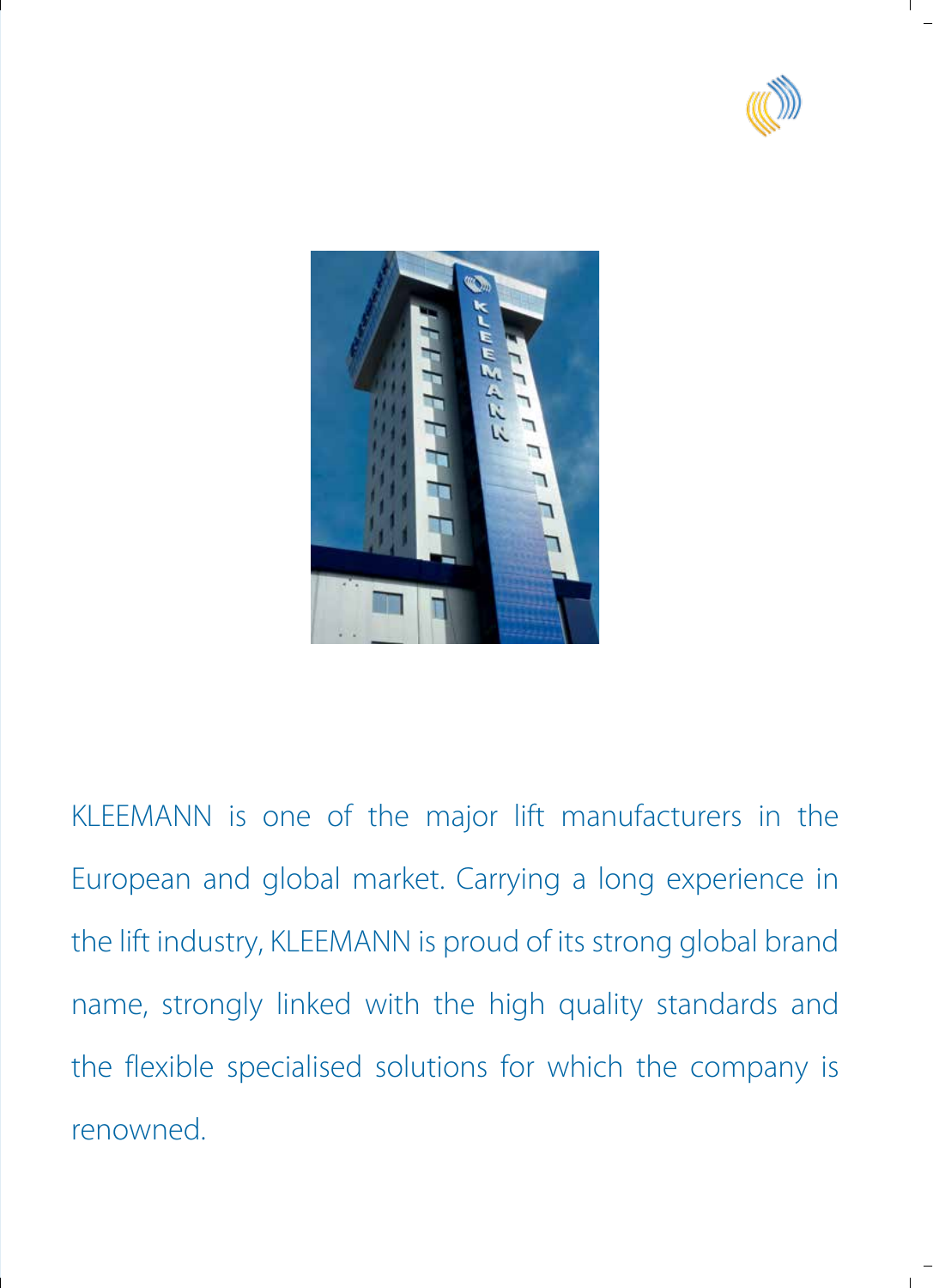



With a wide technical know-how and company-owned manufacturing facilities in Greece, Serbia and China, KLEEMANN caters to the needs of the global market through constant use of state-of-the art mechanical equipment built according to its high safety standards.

KLEEMANN maintains its presence with subsidiaries and sales offices in 15 countries (Greece, Turkey, Serbia, Romania, China, the United Kingdom, Russia, Poland, the United Arab Emirates, Germany, Saudi Arabia, France, Croatia, Australia and Azerbaijan), with a service network in 100 countries worldwide.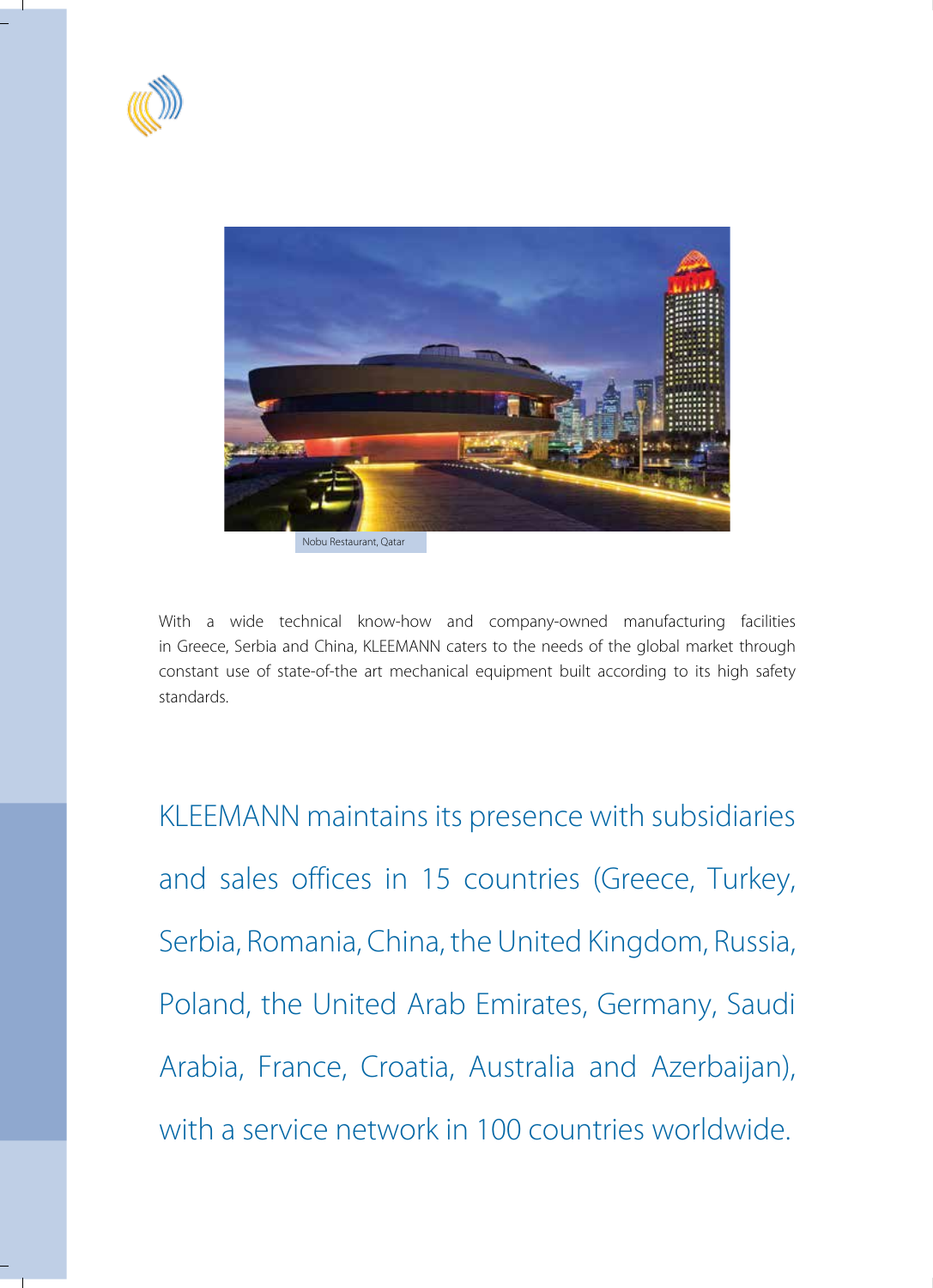

Kremlin, Russia

Guided by consistency, flexibility, fast service, innovation and development, the company remains one of the key global market players in lift manufacturing and the first choice when it comes to customised projects with special specifications.

The industry's preference for KLEEMANN is closely interrelated with the credibility of the KLEEMANN brand, the special innovative design and the flexible and prompt service, as well as the importance given to continuous development.



Mary Rose Museum, UK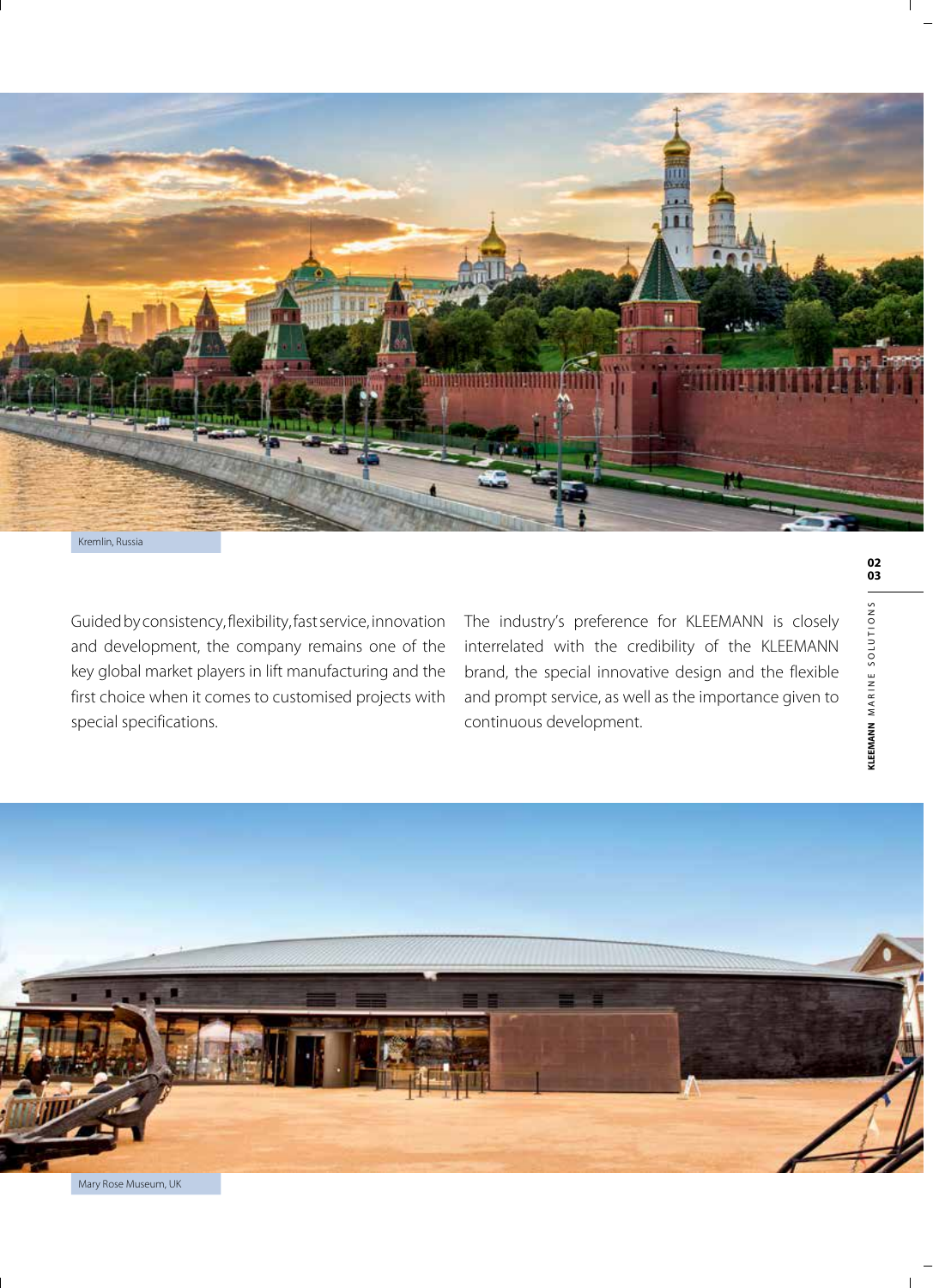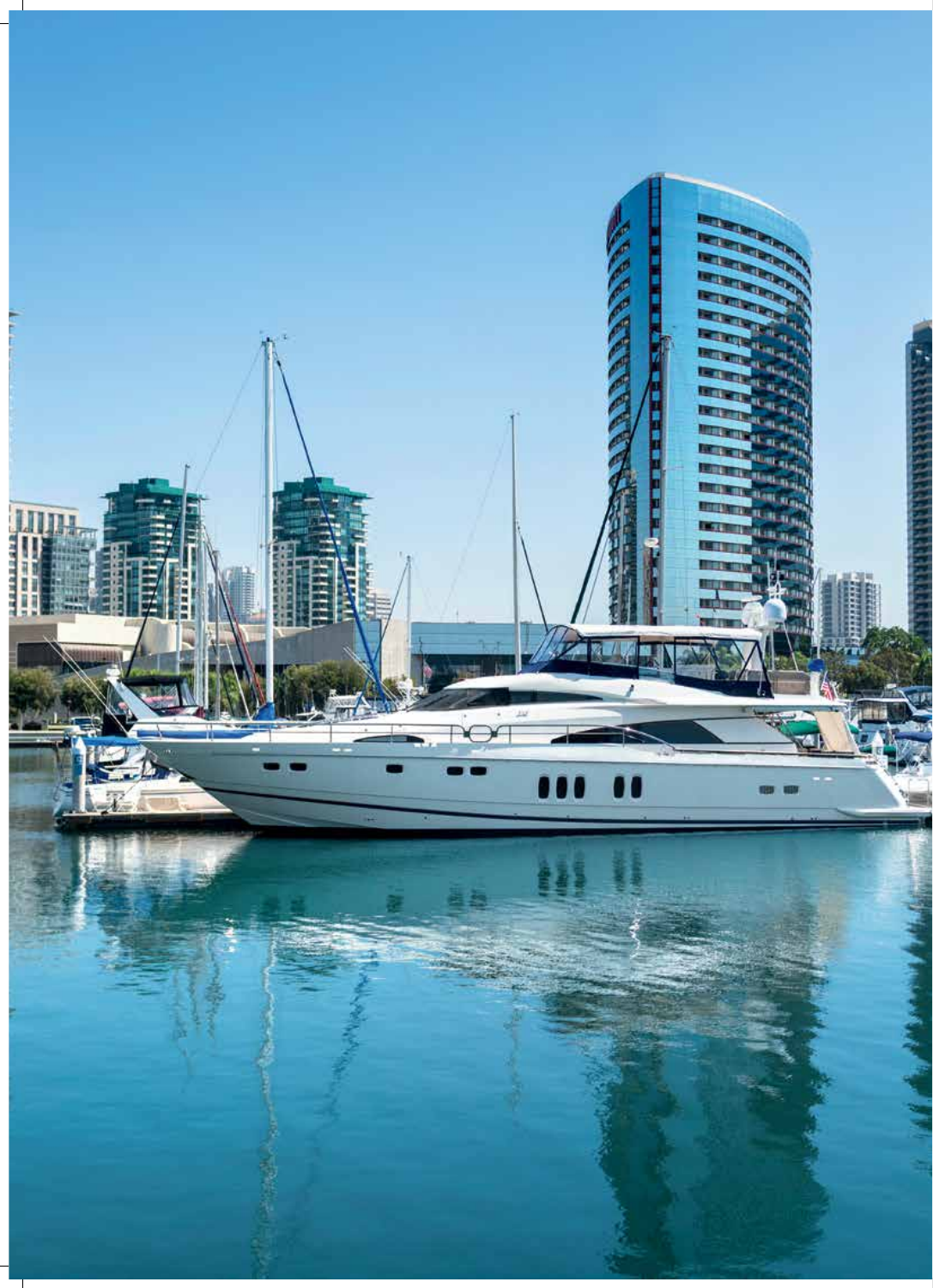



Within the context of its excellence policy, KLEEMANN sets a high value on quality and reliability and therefore commits itself to designing, manufacturing and offering its customers certified superior quality products and services.

The implemented Quality Assurance System meets all safety and quality requirements. KLEEMANN applies the following standards:

- **EN ISO 9001: 2008 [Quality Management System]**
- **OHSAS 18001: 2007 [Occupational Health and Safety Management System]**
- **EN ISO 14001: 2004 [Environmental Management System]**
- **EN ISO 14006: 2011 [Eco Product Design]**

| CERTIFICATE<br>TÜV.<br>dealers.<br>between the con-                                                                                                                                                                                       | CENTIFICATE<br>TUY<br><b>Because Institute International</b><br><b>County Colors State</b><br>Standard Stable division considera-                                                                                                                                                                                          | CERTIFICATE<br><b>TÜV</b><br>during a<br><b>Bringwickell scripts as par-</b><br><b>SAND HAR THEY</b><br><b>Controller States</b><br>and we have a simple product of the state of the state of the state of the state of the state of the                                                                                                                                                                             | <b>TÜV</b><br>County of the project and<br>CONFIRMATION<br>Employee<br>.<br>THE AGENCY BOARD                                                                                                                                                                                                                                                                                                                                                                                                                                                                                                             |
|-------------------------------------------------------------------------------------------------------------------------------------------------------------------------------------------------------------------------------------------|----------------------------------------------------------------------------------------------------------------------------------------------------------------------------------------------------------------------------------------------------------------------------------------------------------------------------|----------------------------------------------------------------------------------------------------------------------------------------------------------------------------------------------------------------------------------------------------------------------------------------------------------------------------------------------------------------------------------------------------------------------|----------------------------------------------------------------------------------------------------------------------------------------------------------------------------------------------------------------------------------------------------------------------------------------------------------------------------------------------------------------------------------------------------------------------------------------------------------------------------------------------------------------------------------------------------------------------------------------------------------|
| I content to the state state to a pay stress<br>---<br><b>March 1984</b> , without for bloods<br><b>MUST ARTWORK SPEAKER</b><br>gives other behaviors banks contributes are an extensive<br>----<br>SHAPPING SHOPLIGHTS CONTROLLERS<br>-- | <b>BUSINESS COMPANY</b><br><b>R. PARKERS (MILLAN S.A.</b><br>Monarchae, Aleks of Canada<br><b>BUT A RIAL PARTS</b><br>produce interesting the course of the contract contract contract contract contract contract contract contracts<br><b>The Motorcy Hart</b><br>WEB COVER WARREN SHIP \$ 500 p.m.<br><b>COMPOSITION</b> | <b>Business Committee</b><br><b>BUILDING PRIVATE AT \$10</b><br>Ministras, Antonio da Ale<br>dent at hims imaging<br><b>MARKET PRODUCTS AND DESCRIPTIONS OF A REAL PROPERTY AND RELEASED FOR AN ASSAULT AND RELEASED FOR AN ASSAULT AND RELEASED FOR AN ASSAULT AND RELEASED FOR A RELEASED FOR AN ASSAULT AND RELEASED FOR A RELEASED FOR A RELEASED</b><br>SERVICE AND COMPANY CREW CARD CARD<br><b>COMMERCIAL</b> | ________<br>14.000.000.000.000.00<br><b>MOUNTED AREA OF BOARS</b><br><b>MARIN MARINE MARINE</b><br>advertised and constructed to be received as the con-<br>If any other conditions in the departure of the second field in the basic of the condition of the condition of<br>ARRISTMATED AND STRUCKERS OF GATEWARETS, JOINTA ANNA<br>THE PARTY OF THE COMPANY OF THE COMPANY OF THE COMPANY OF THE COMPANY OF THE COMPANY OF THE COMPANY OF THE COMPANY OF THE COMPANY OF THE COMPANY OF THE COMPANY OF THE COMPANY OF THE COMPANY OF THE COMPANY OF THE COMPANY OF<br><b>REAL PROPERTY AND INCOME.</b> |
| large bulletime and child<br>de concerto<br><b>Secretary Course</b><br>----<br>the company and the<br><b>CELORIA TOTAL PRODUCT</b><br><b>NORTHWAY THE R</b>                                                                               | toda artificando del ACA estateni<br>-<br><b>Christian Commercial</b><br><b>Georgia Alliano</b><br>and the property and computer and the<br><b>STATISTICS MANAGER Three cases</b>                                                                                                                                          | <b>CARACTER AND ARTS AND RESERVE</b><br><b>Silvers and</b><br><b>STORY AND</b><br>Detailed about the company of the state of a subsequently<br>all substitutions and control of the control of<br>Constitution and the Constitution of Constitution Assembly<br>h falsandin                                                                                                                                          | <b>SECURITY ROOM</b><br><b>General Avenue</b><br><b>Search Street E</b><br><b>CONTRACTOR</b><br>the first party of the<br>to also also also ante de acompanheira provincia de para a francés de la<br><b>STATISTICS</b>                                                                                                                                                                                                                                                                                                                                                                                  |
|                                                                                                                                                                                                                                           |                                                                                                                                                                                                                                                                                                                            |                                                                                                                                                                                                                                                                                                                                                                                                                      | <b>Service</b>                                                                                                                                                                                                                                                                                                                                                                                                                                                                                                                                                                                           |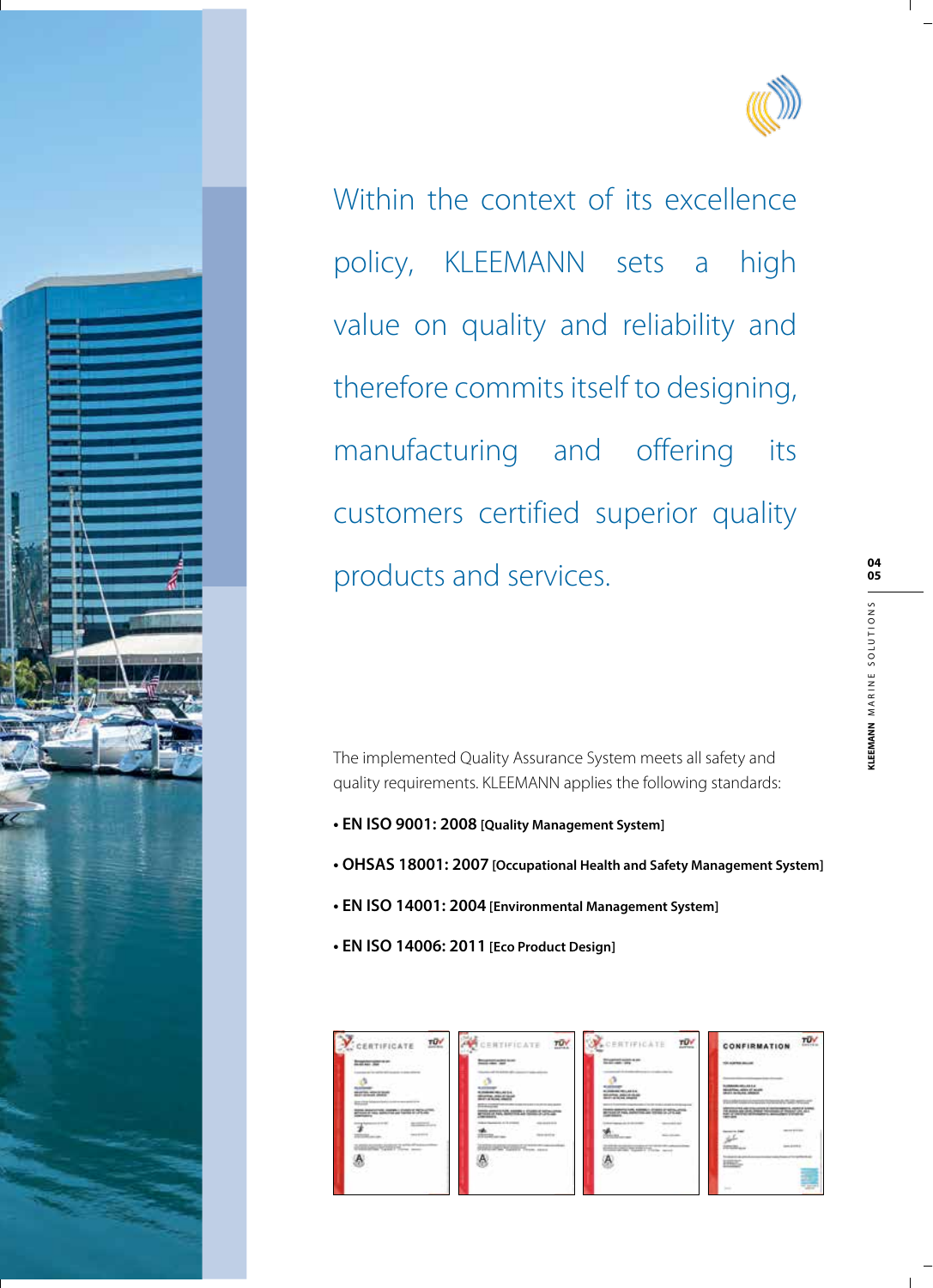

With cutting-edge technology and engineers of a high scientific level, KLEEMANN has been developing new products and introducing specialised solutions. Guided by safety and quality standards and by its commitment to constant growth and innovation, the company offers:

- Passenger lifts
- Service/crew lifts
- Freight lifts
- Dumbwaiters
- Escalators
- Green lifts for energy saving of up to 60%
- Assemblies and components for lift modernisation

The R & D department mainly focuses on searching for new technologies and market trends in order to improve its products and achieve flexible design and constant evolution of the parts included in a lift. Each new product is tested in real conditions, enabling our engineers to substantiate and perfect it, prior to its accession to full production. By continuing its course of constant growth, KLEEMANN has invested on the construction of a 61m testing tower.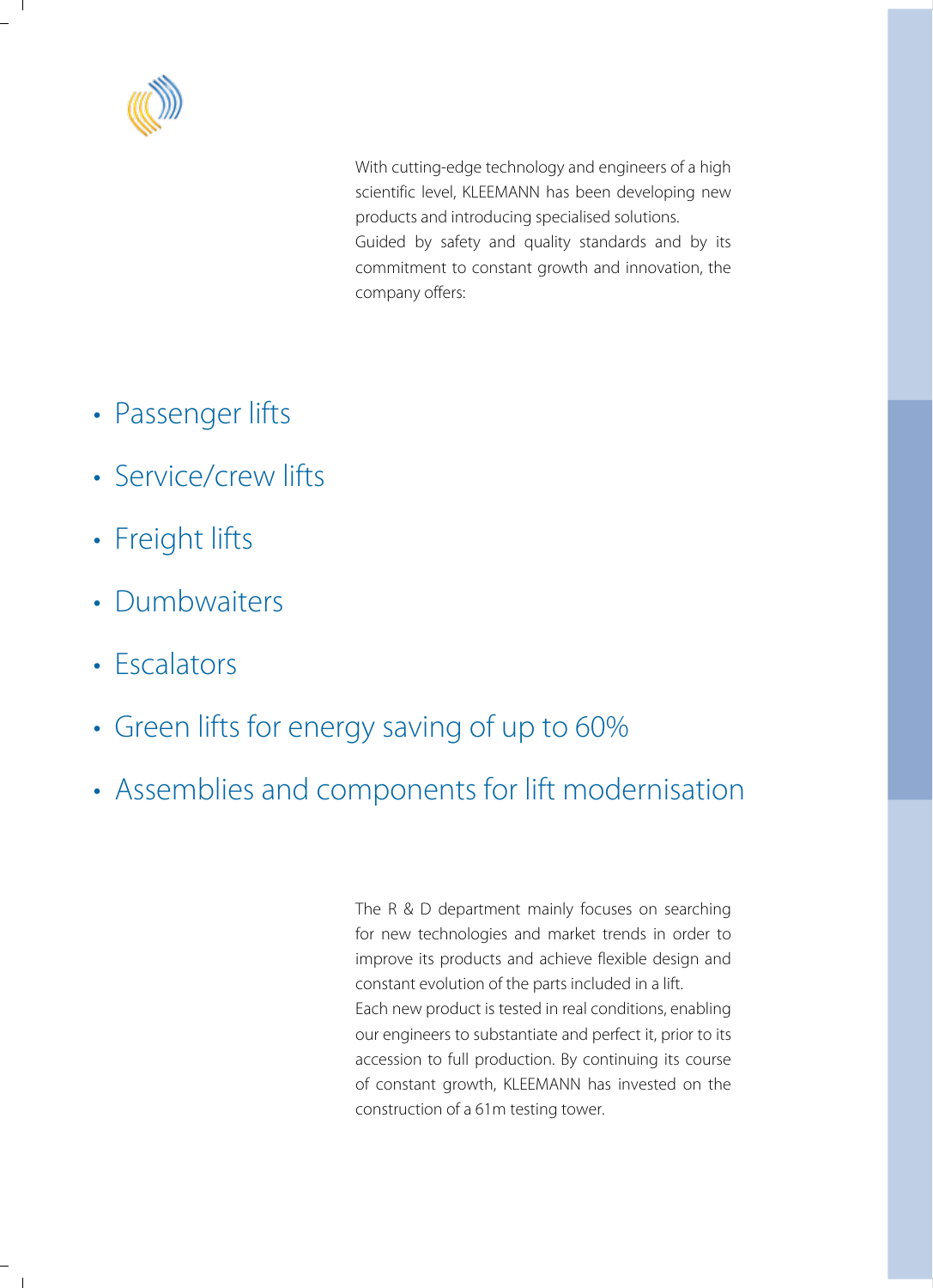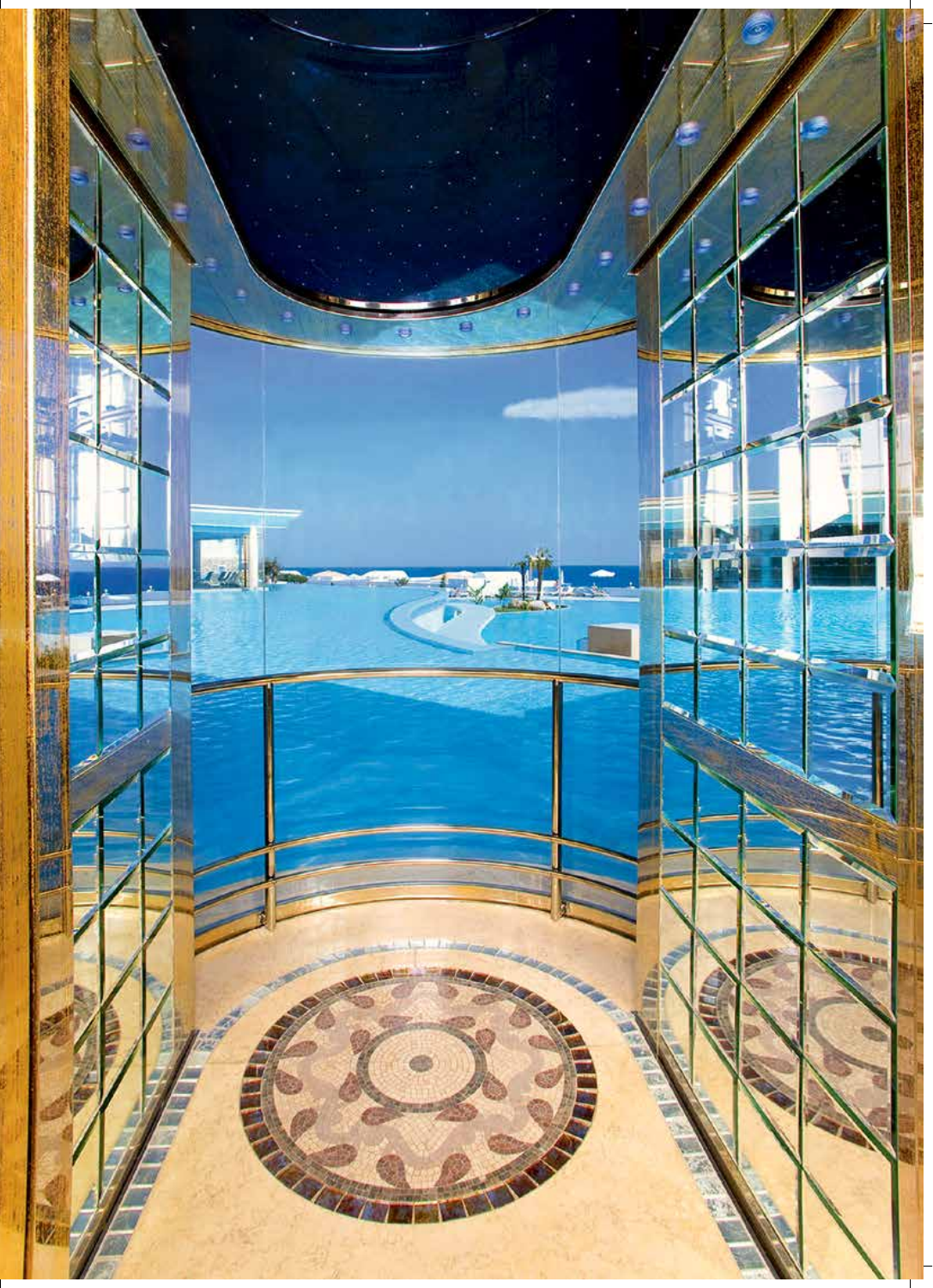

Our aim at KLEEMANN is to create new, unique sensations for the lift passenger. We meet every passenger's need and aesthetic demands. We maximise passenger satisfaction, we present "KLEEMANN Design"

"We see the lift not just as a small square box that moves you up and down but as a means of transportation that provides a unique experience. It's not only the new curved shape and design. Above all, it's a totally different new feeling you get . We design the lift as a high tech vehicle that provides you added sensations".

Andreas Zapatinas, Industrial designer

At KLEEMANN we welcome you to a new friendly futuristic age. It is the age of designing lifts beyond the prescribed limits, for people who live the feelings and feel the life.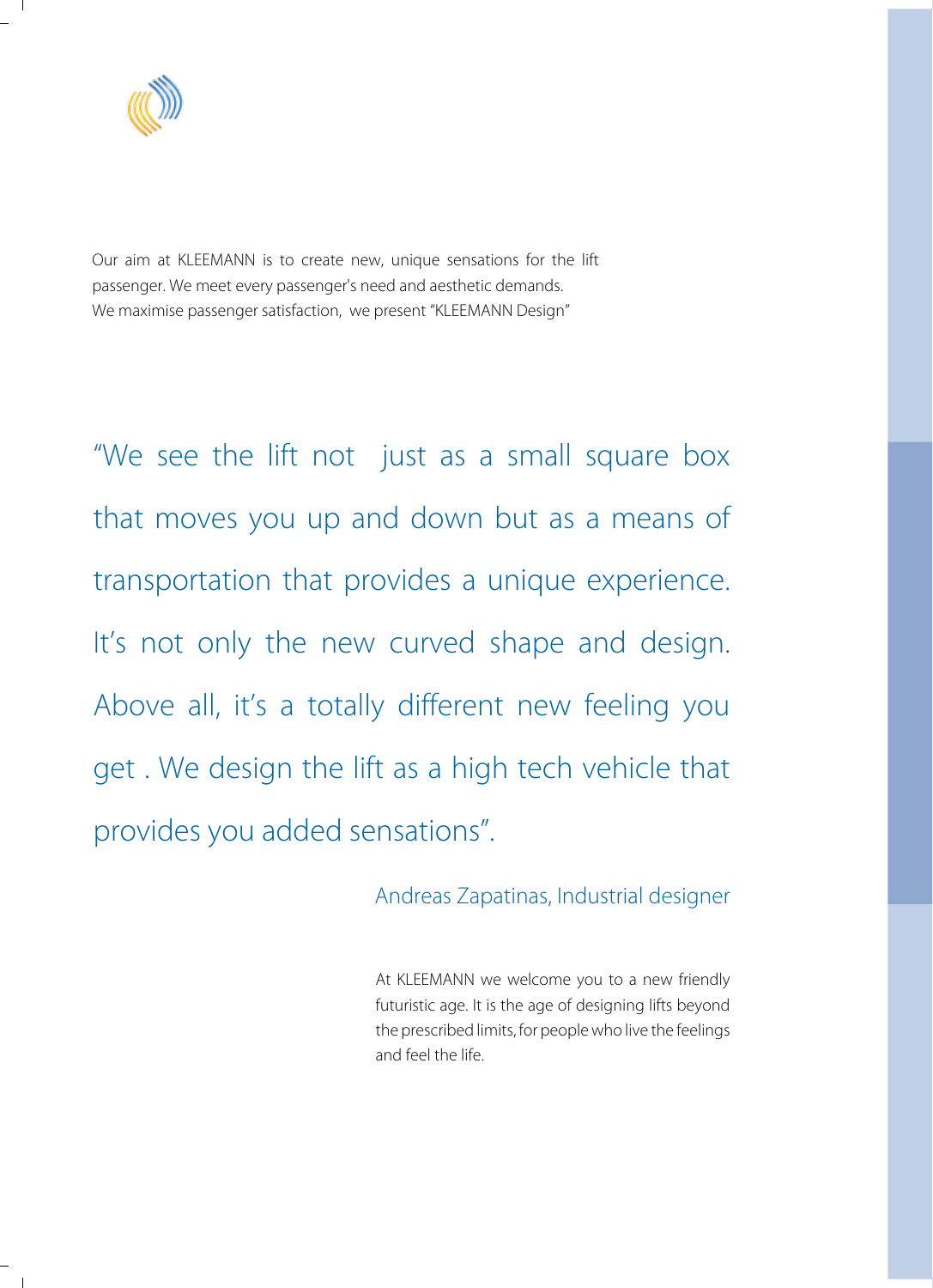

**08 09**KLEEMANN MARINE SOLUTIONS **KLEEMANN** MARINE SOLUTIONS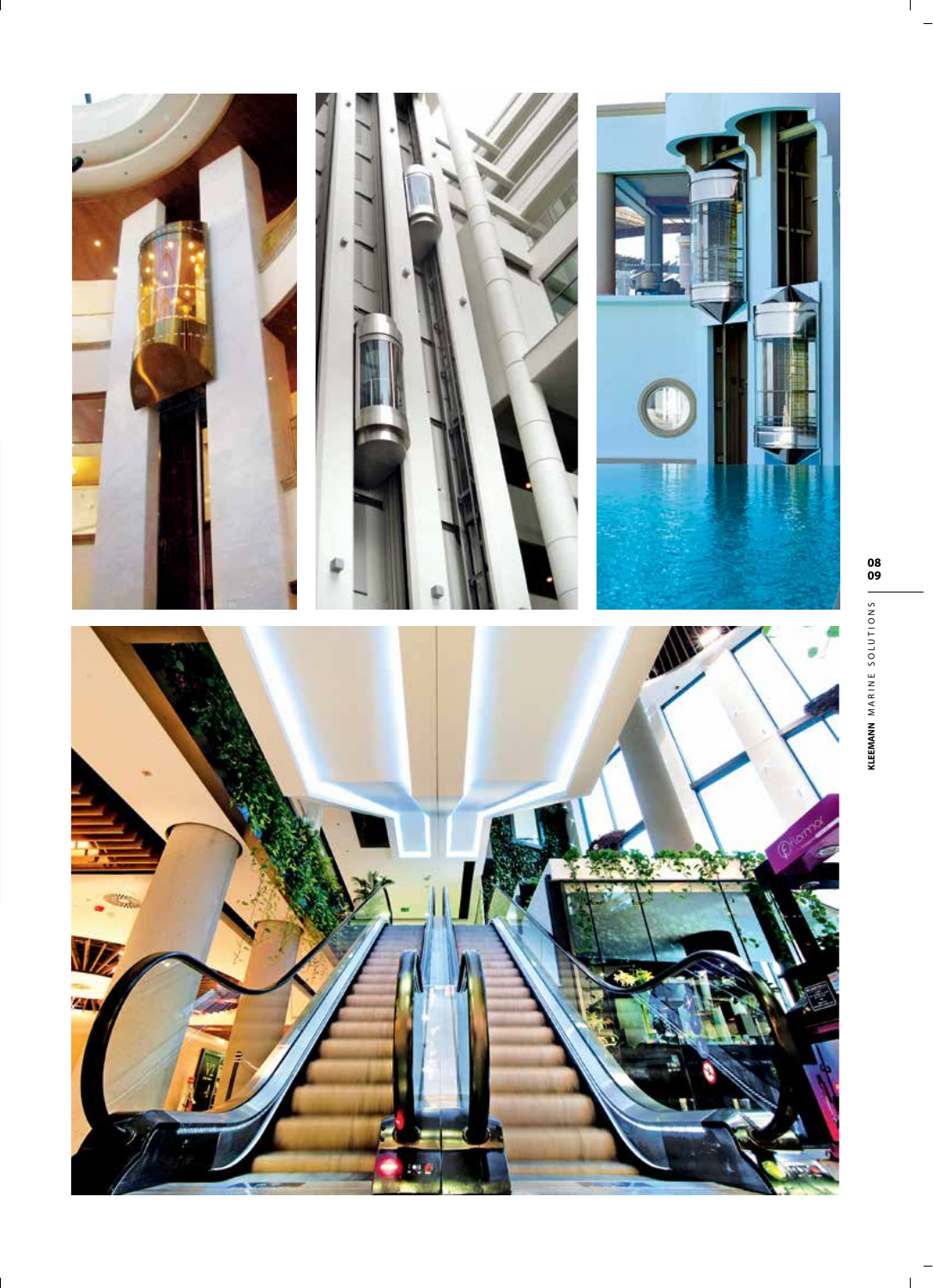## View some of the projects KLEEMANN undertook for ferries, luxury yachts and oil rigs.

#### CAT D RIGS

 Oil-rig info Songa Offshore, Norway KLEEMANN info 4 goods-passenger lifts, 10tons

![](_page_11_Picture_3.jpeg)

#### PROJECT CZAR

| Ship info      | Private Cruise    |
|----------------|-------------------|
| Length         | 120 mtrs          |
| Width          | 17 mtrs           |
| Speed          | 18 knots          |
| Passengers     | 54                |
| KI FFMANN info | 5 passenger lifts |

![](_page_11_Picture_6.jpeg)

#### F/B ELYROS

Ship info ANEK Lines, Greece Length 192 mtrs Width 27 mtrs Speed 24 knots<br>Passengers 1874 Passengers<br>KLEEMANN info

3 passenger lifts

![](_page_11_Picture_10.jpeg)

#### blue diamond yacht

| Ship info      | Private Yacht                |
|----------------|------------------------------|
| Length         | 34 mtrs                      |
| Width          | 7 mtrs                       |
| Speed          | 30 knots                     |
| Passengers     | 10                           |
| KI FEMANN info | 1 Passenger & 1 Service Lift |

#### FIOR DI LEVANTE

| Ship info     | Levante Ferries, Greece    |
|---------------|----------------------------|
| Length        | 118 mtrs                   |
| Width         | 20 mtrs                    |
| Speed         | 20 knots                   |
| Passengers    | 1140                       |
| KLEEMANN info | 2 Passenger & 2 Escalators |

![](_page_11_Picture_16.jpeg)

![](_page_11_Picture_17.jpeg)

#### F/B ARIADNI

Ship info Hellenic Seaways, Greece Length 196 mtrs Width 27 mtrs Speed 28 knots Passengers 1845 KLEEMANN info 1 Passenger Lift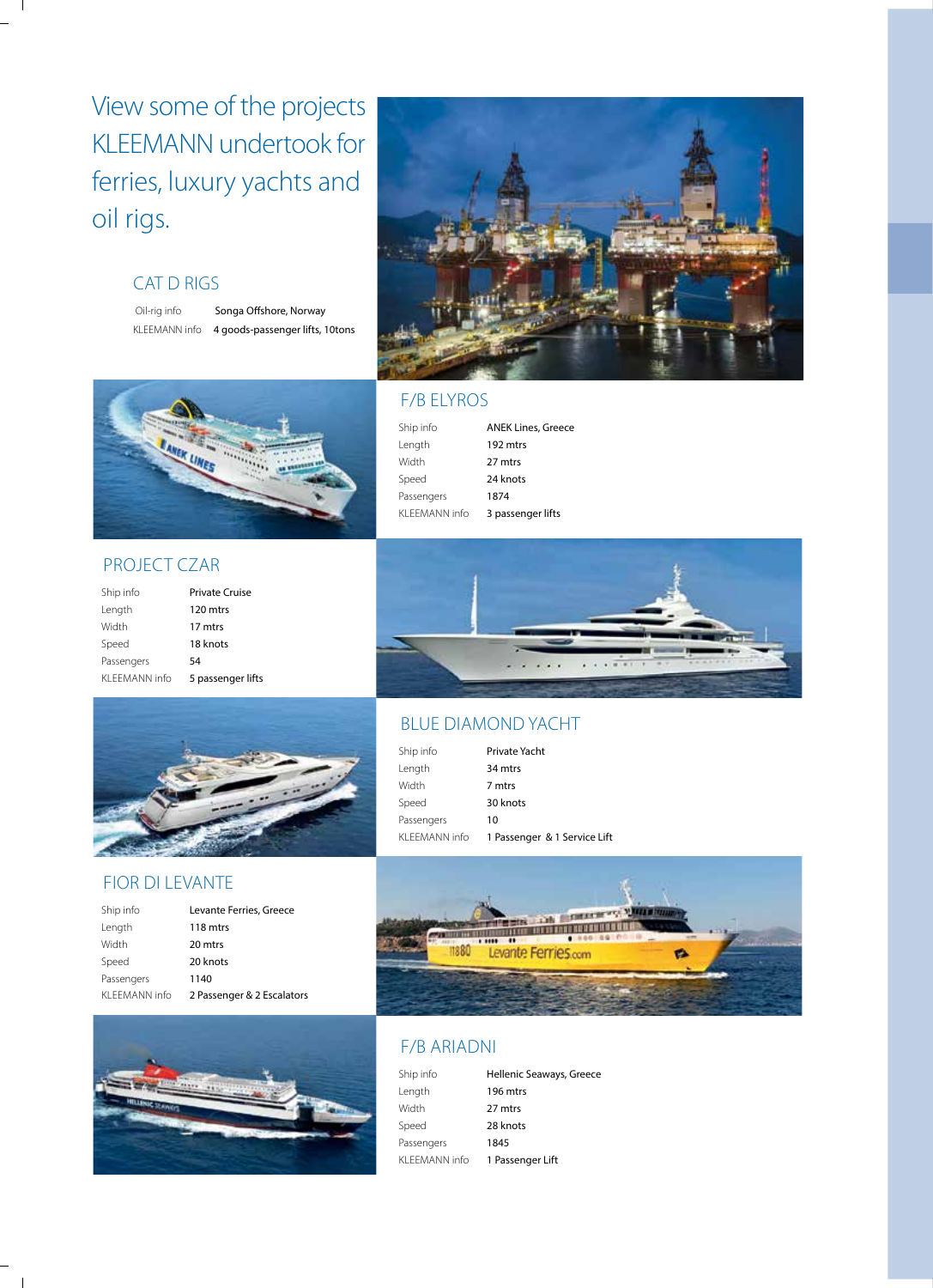![](_page_12_Picture_0.jpeg)

KLEEMANN has a global service network and covers technical support to all major ports. China, United Arab Emirates, Netherlands, Germany, Saudi Arabia, United Kingdom, South Africa, Australia are few of the 100 countries where you can find 24/7 service for KLEEMANN products.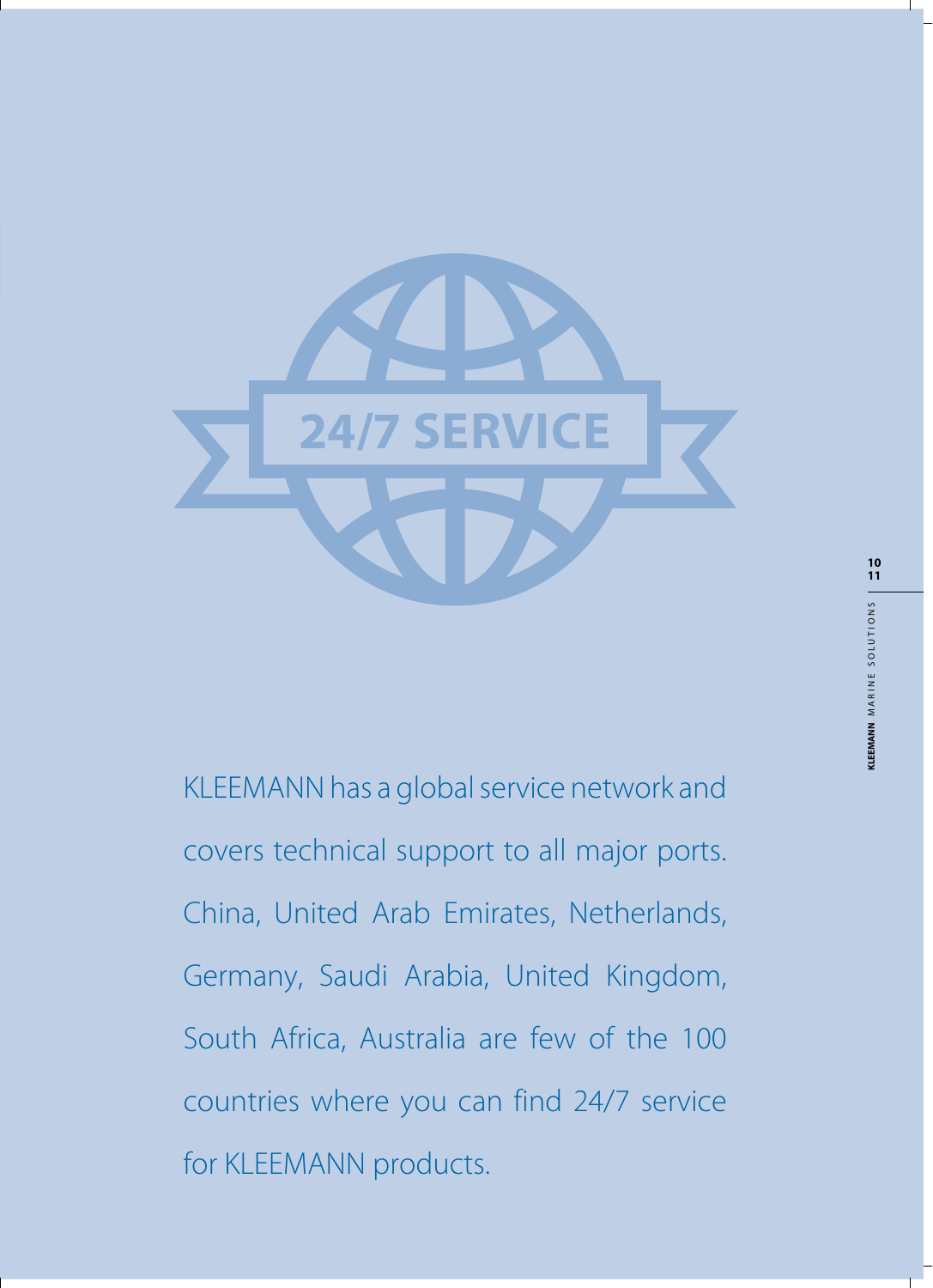![](_page_13_Picture_0.jpeg)

 $\overline{\phantom{a}}$ 

![](_page_13_Picture_1.jpeg)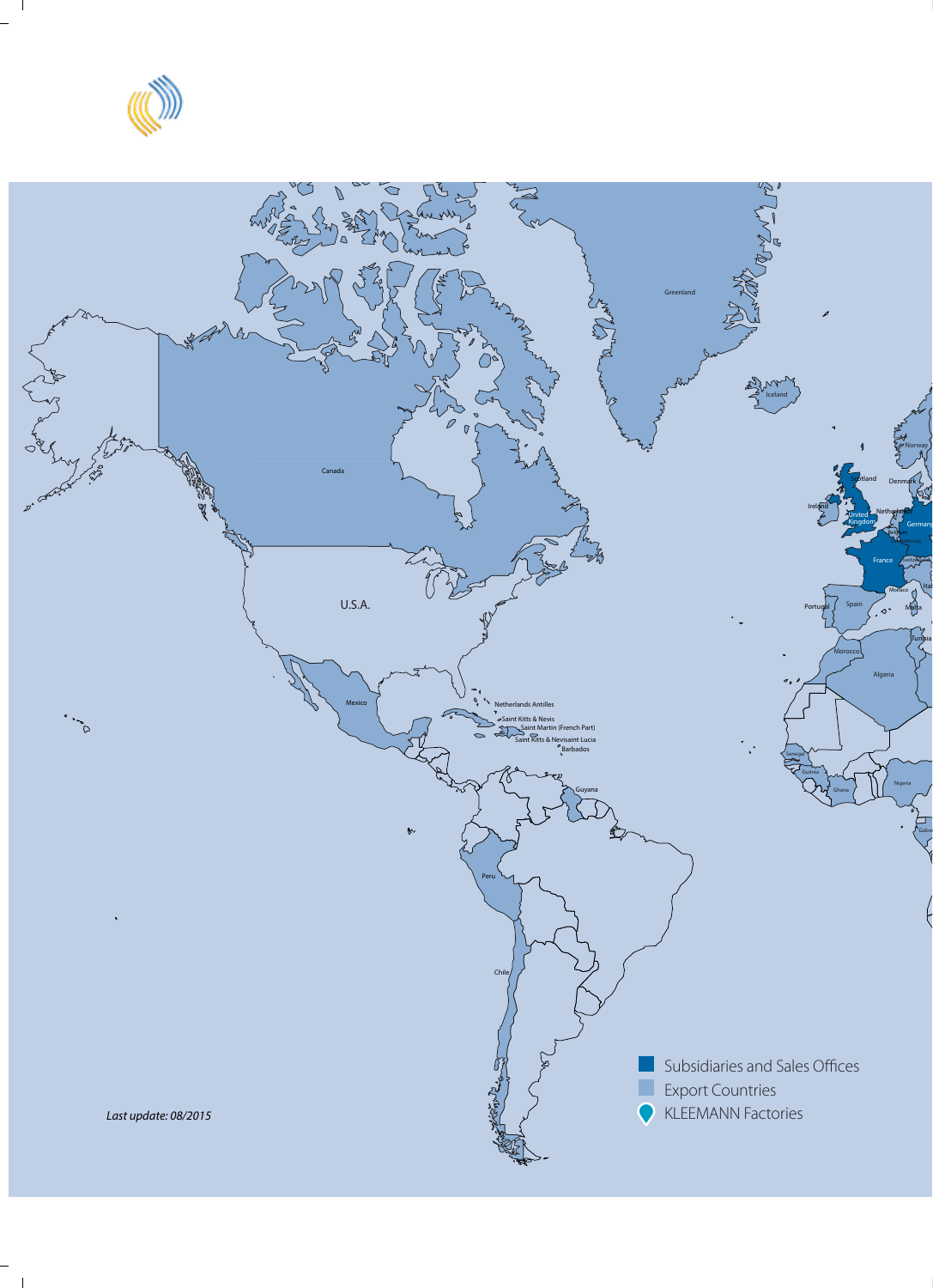## KLEEMANN Worldwide

![](_page_14_Figure_1.jpeg)